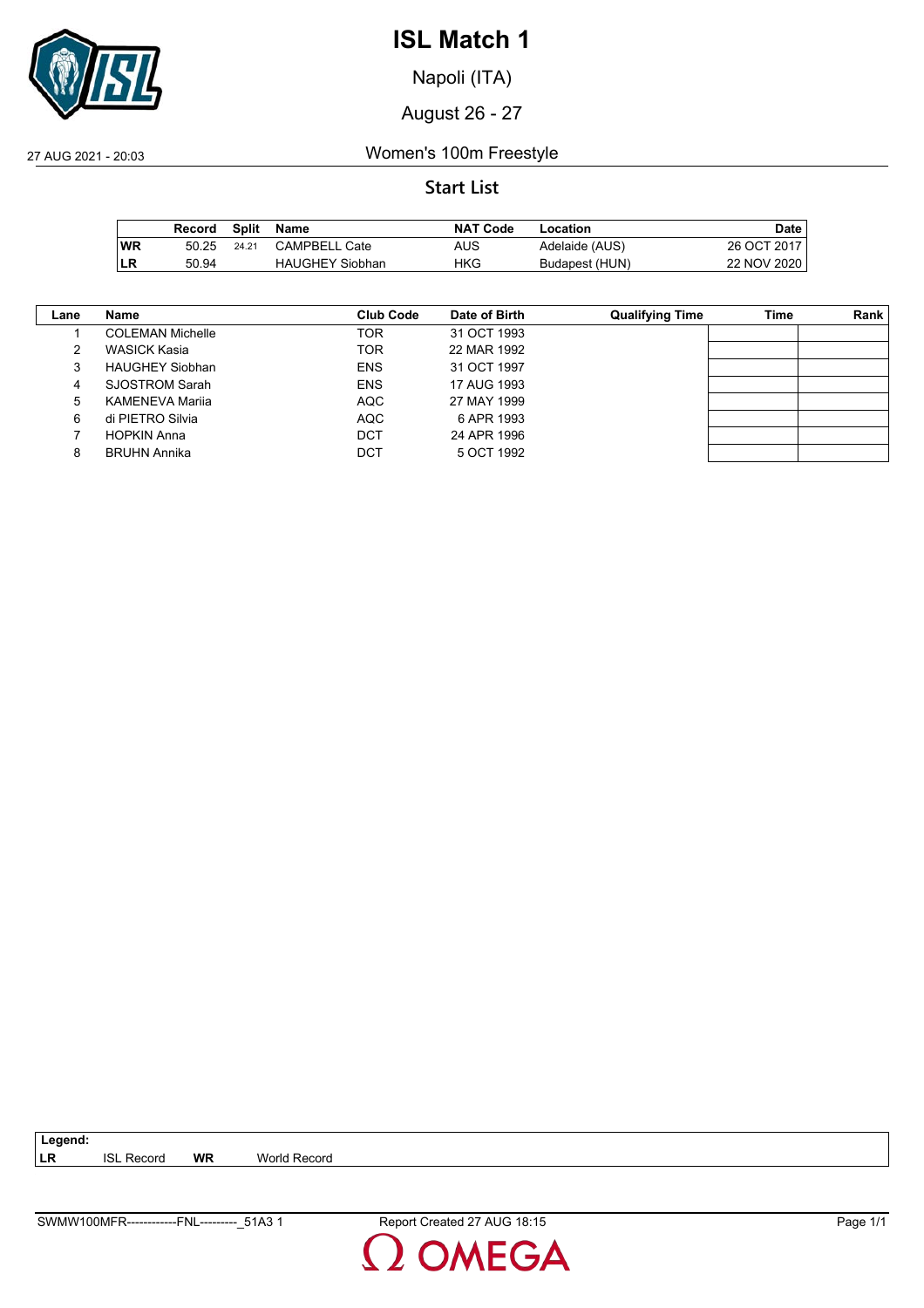

Napoli (ITA)

August 26 - 27

27 AUG 2021 - 20:06 Men's 100m Freestyle

### **Start List**

|           | Record |       | Split Name     | <b>NAT Code</b> | Location       | <b>Date</b> |
|-----------|--------|-------|----------------|-----------------|----------------|-------------|
| <b>WR</b> | 44.94  | 21.72 | LEVEAUX Amaury | FRA             | Rijeka (CRO)   | 13 DEC 2008 |
| ∣LR       | 45.08  |       | DRESSEL Caeleb | JSA             | Budapest (HUN) | 22 NOV 2020 |

| Lane | Name                       | Club Code  | Date of Birth | <b>Qualifying Time</b> | Time | Rank |
|------|----------------------------|------------|---------------|------------------------|------|------|
|      | <b>PIERONI Blake</b>       | TOR        | 15 NOV 1995   |                        |      |      |
|      | KISIL Yuri                 | <b>TOR</b> | 18 SEP 1995   |                        |      |      |
| 3    | <b>MIGNON Clement</b>      | <b>ENS</b> | 21 JAN 1993   |                        |      |      |
| 4    | <b>KOLESNIKOV Kliment</b>  | <b>ENS</b> | 9 JUL 2000    |                        |      |      |
| 5    | MIRESSI Alessandro         | <b>AQC</b> | 2 OCT 1998    |                        |      |      |
| 6    | <b>CECCON Thomas</b>       | <b>AQC</b> | 27 JAN 2001   |                        |      |      |
|      | APPLE Zach                 | <b>DCT</b> | 23 APR 1997   |                        |      |      |
| 8    | <b>STJEPANOVIC Velimir</b> | DCT        | 7 AUG 1993    |                        |      |      |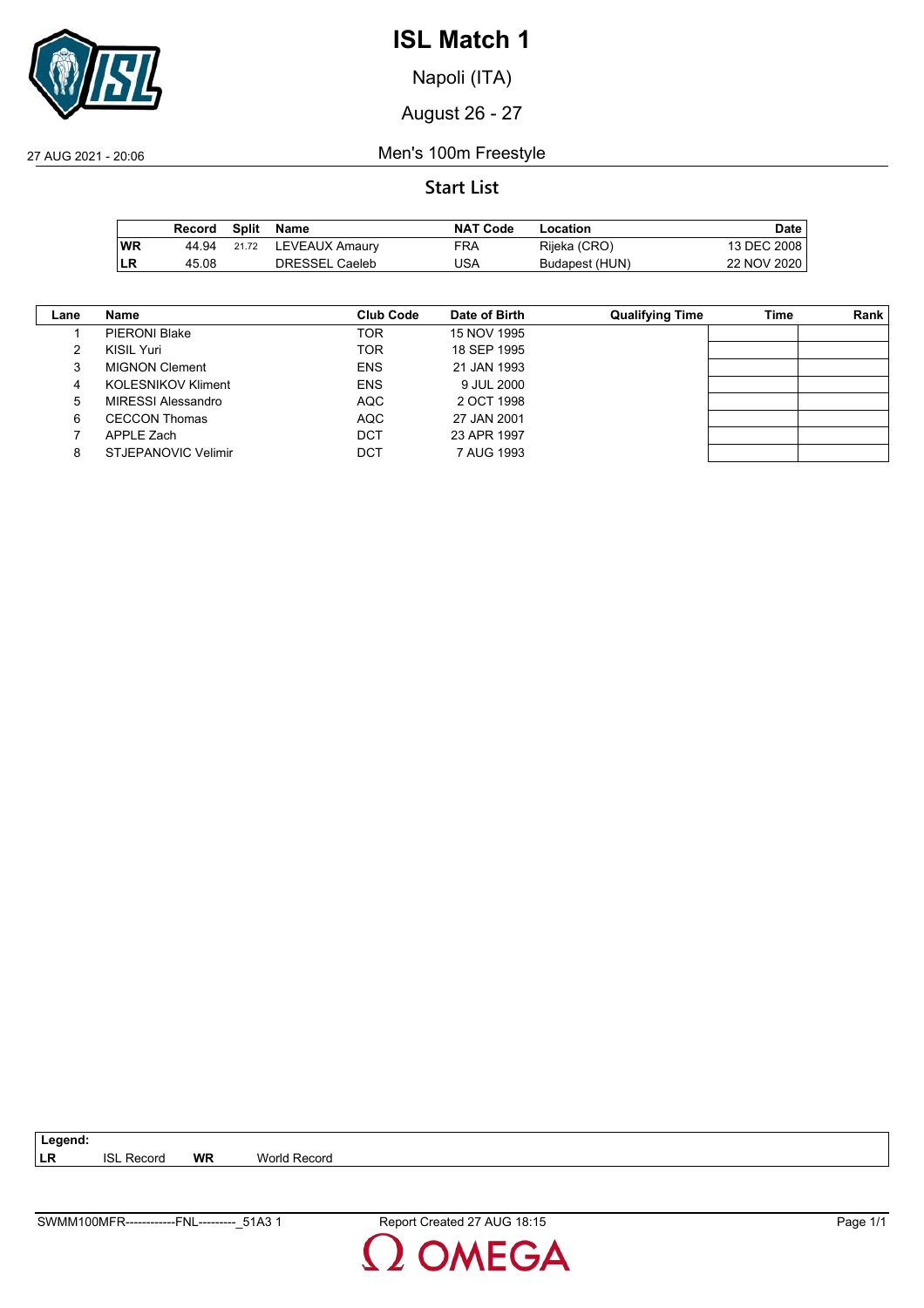

Napoli (ITA)

August 26 - 27

#### 27 AUG 2021 - 20:12 Women's 200m Butterfly

# **Start List** REVISED 27 AUG 19:34

|     | Record              |       | Splits |         | Name                   | <b>NAT Code</b> | -ocation       | Date        |
|-----|---------------------|-------|--------|---------|------------------------|-----------------|----------------|-------------|
| WR  | 1.59.6 <sup>4</sup> | 27.75 | 58.24  | 1:28.96 | <b>BELMONTE Mireia</b> | ESP             | Doha (QAT)     | 3 DEC 2014, |
| ∣LR | 2:03.12             |       |        |         | <b>HASEGAWA Suzuka</b> | JPN             | Budapest (HUN) | 25 OCT 2020 |

| Lane | Name                      | <b>Club Code</b> | Date of Birth | <b>Qualifying Time</b> | Time | Rank |
|------|---------------------------|------------------|---------------|------------------------|------|------|
|      | <b>STEPHENS Laura</b>     | TOR              | 2 JUN 1999    |                        |      |      |
|      | McINTOSH Summer           | <b>TOR</b>       | 18 AUG 2006   |                        |      |      |
| 3    | <b>HARVEY Mary-Sophie</b> | <b>ENS</b>       | 11 AUG 1999   |                        |      |      |
| 4    | ROSENDAHL BACH Helena     | <b>ENS</b>       | 12 JUN 2000   |                        |      |      |
| 5    | TAYLOR Laura              | <b>AQC</b>       | 10 SEP 1999   |                        |      |      |
| 6    | POLIERI Alessia           | <b>AQC</b>       | 21 OCT 1994   |                        |      |      |
|      | NAZIEBLO Klaudia          | <b>DCT</b>       | 3 DEC 1993    |                        |      |      |
| 8    | JAKABOS Zsuzsanna         | <b>DCT</b>       | 3 APR 1989    |                        |      |      |

| Legend:        |                   |           |              |
|----------------|-------------------|-----------|--------------|
| LR             | <b>ISL Record</b> | <b>WR</b> | World Record |
|                |                   |           |              |
| <b>REVISED</b> |                   |           |              |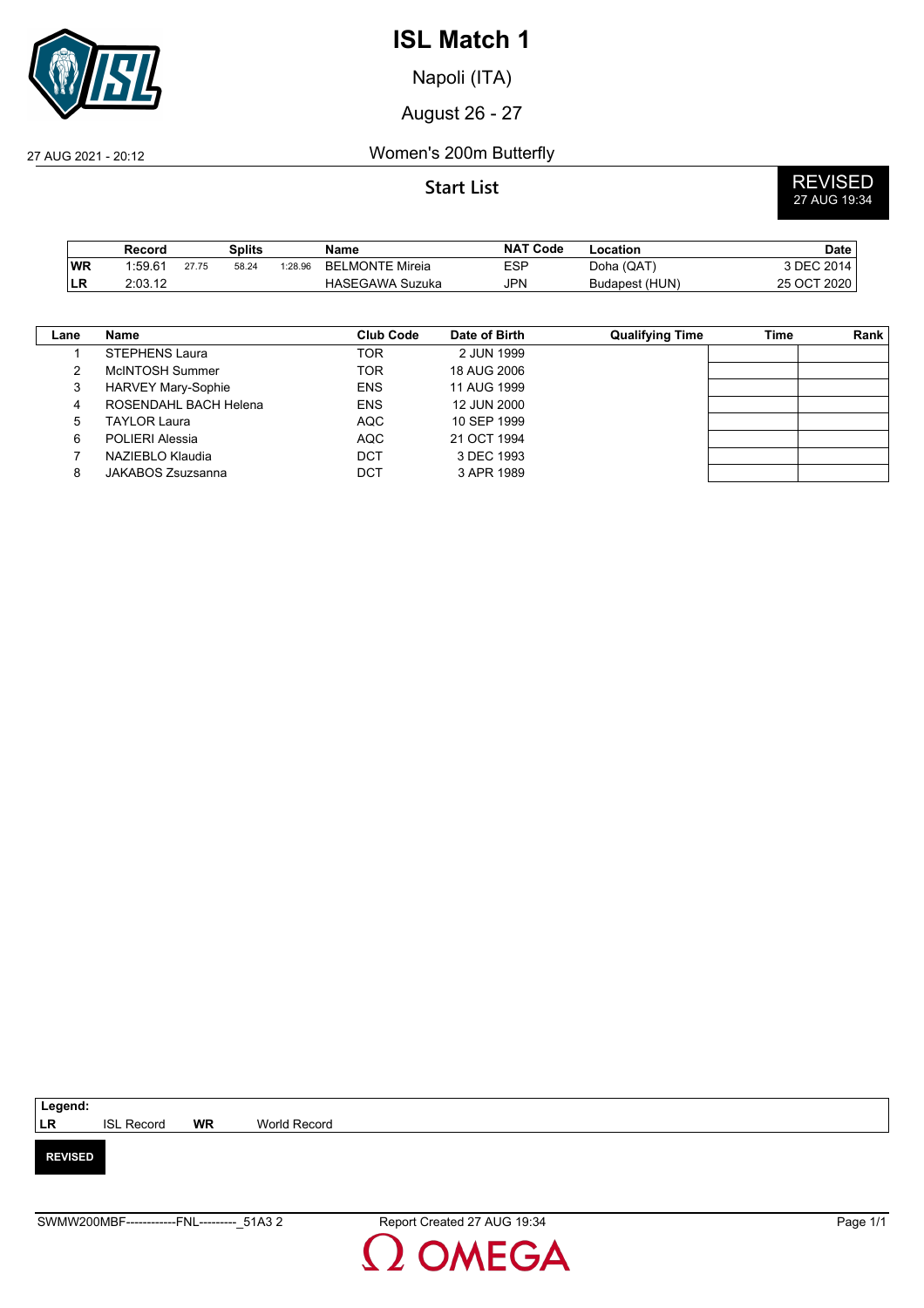

Napoli (ITA)

August 26 - 27

27 AUG 2021 - 20:17 Men's 200m Butterfly

**Start List**

|      | Record  |       | Splits |         | Name         | <b>NAT Code</b> | Location       | Date            |
|------|---------|-------|--------|---------|--------------|-----------------|----------------|-----------------|
| WR   | 1:48.24 | 24.00 | 51.29  | 1:19.29 | SETO Daiva   | JPN             | Hangzhou (CHN) | <b>DEC 2018</b> |
| ILR. | 1:48.57 |       |        |         | le CLOS Chad | RSA             | Budapest (HUN) | 22 NOV 2020     |

| Lane | Name                 | Club Code  | Date of Birth | <b>Qualifying Time</b> | Time | Rank |
|------|----------------------|------------|---------------|------------------------|------|------|
|      | LITCHFIELD Max       | TOR        | 4 MAR 1995    |                        |      |      |
|      | RAZZETTI Alberto     | TOR        | 2 JUN 1999    |                        |      |      |
| 3    | <b>ZIRK Kregor</b>   | <b>ENS</b> | 3 JUL 1999    |                        |      |      |
| 4    | le CLOS Chad         | <b>ENS</b> | 12 APR 1992   |                        |      |      |
| 5    | de DEUS Leonardo     | AQC        | 18 JAN 1991   |                        |      |      |
| 6    | <b>KALISZ Chase</b>  | <b>AQC</b> | 7 MAR 1994    |                        |      |      |
|      | <b>HARTING Zach</b>  | <b>DCT</b> | 27 AUG 1997   |                        |      |      |
| 8    | <b>MURPHY Camden</b> | DCT        | 6 APR 1999    |                        |      |      |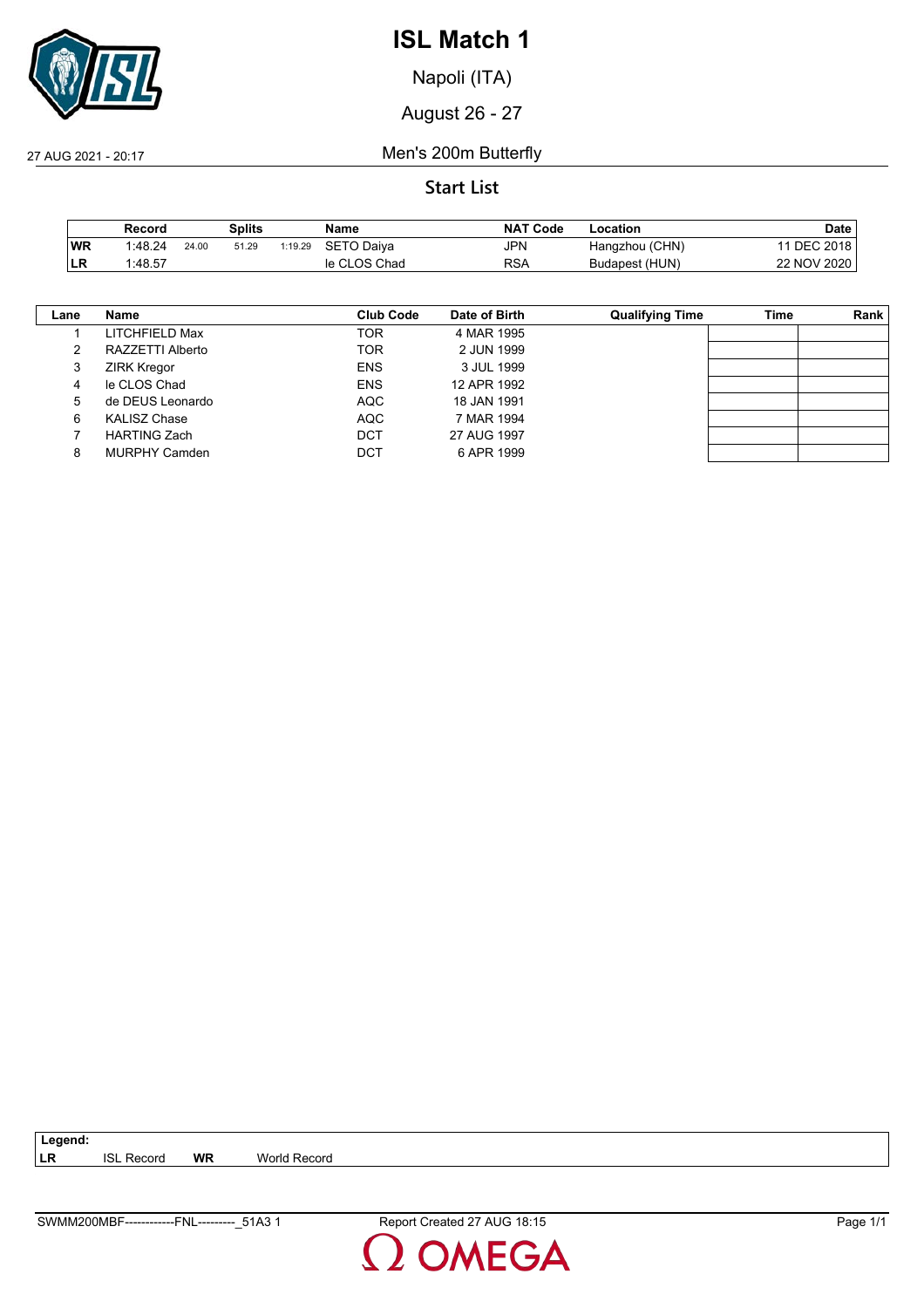

Napoli (ITA)

August 26 - 27

27 AUG 2021 - 20:25 Women's 100m Backstroke

**Start List** REVISED 27 AUG 19:35

|           | Record | Split | Name           | <b>NAT Code</b> | Location       | Date        |
|-----------|--------|-------|----------------|-----------------|----------------|-------------|
| <b>WR</b> | 54.89  | 26.52 | ATHERTON Minna | AUS             | Budapest (HUN) | 27 OCT 2019 |
| LR        | 54.89  |       | ATHERTON Minna | AUS             | Budapest (HUN) | 27 OCT 2019 |

| Lane          | Name                  | <b>Club Code</b> | Date of Birth | <b>Qualifying Time</b> | Time | Rank |
|---------------|-----------------------|------------------|---------------|------------------------|------|------|
|               | <b>MASSE Kylie</b>    | TOR              | 18 JAN 1996   |                        |      |      |
| $\mathcal{P}$ | <b>BRATTON Lisa</b>   | <b>TOR</b>       | 5 MAY 1996    |                        |      |      |
| 3             | <b>DAVIES Georgia</b> | <b>ENS</b>       | 11 OCT 1990   |                        |      |      |
| 4             | KUBOVA Simona         | <b>ENS</b>       | 24 AUG 1991   |                        |      |      |
| 5             | di LIDDO Elena        | <b>AQC</b>       | 8 SEP 1993    |                        |      |      |
| 6             | <b>BARRATT Holly</b>  | <b>AQC</b>       | 1 JAN 1988    |                        |      |      |
|               | <b>DELOOF Ali</b>     | DCT              | 14 AUG 1994   |                        |      |      |
| 8             | <b>MACK Linnea</b>    | DCT              | 27 NOV 1995   |                        |      |      |

| Legend:        |                   |           |              |
|----------------|-------------------|-----------|--------------|
| LR             | <b>ISL Record</b> | <b>WR</b> | World Record |
|                |                   |           |              |
| <b>REVISED</b> |                   |           |              |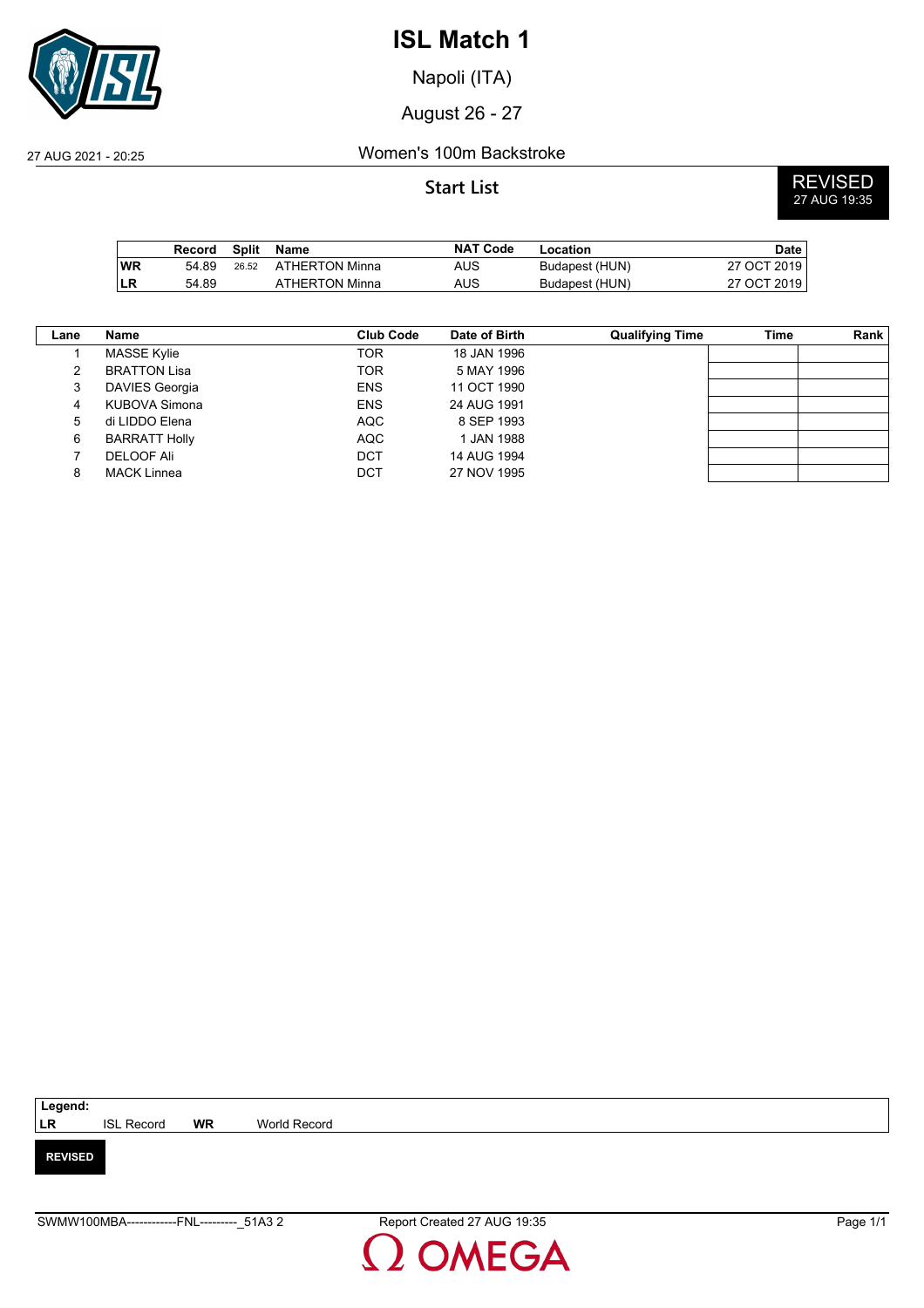

Napoli (ITA)

August 26 - 27

27 AUG 2021 - 20:28 Men's 100m Backstroke

#### **Start List**

|           | Record | Split | Name                      | <b>NAT Code</b> | Location       | Date        |
|-----------|--------|-------|---------------------------|-----------------|----------------|-------------|
| <b>WR</b> | 48.58  | 23.80 | KOLESNIKOV Kliment        | <b>RUS</b>      | Budapest (HUN) | 21 NOV 2020 |
| ∣LR       | 48.58  |       | <b>KOLESNIKOV Kliment</b> | RUS             | Budapest (HUN) | 22 NOV 2020 |

| Lane | Name                   | Club Code  | Date of Birth | <b>Qualifying Time</b> | Time | Rank |
|------|------------------------|------------|---------------|------------------------|------|------|
|      | <b>RYAN Shane</b>      | <b>TOR</b> | 27 JAN 1994   |                        |      |      |
|      | <b>PRATT Cole</b>      | <b>TOR</b> | 13 AUG 2002   |                        |      |      |
|      | <b>MAHONEY Travis</b>  | <b>ENS</b> | 24 JUL 1990   |                        |      |      |
| 4    | RYLOV Evgeny           | <b>ENS</b> | 23 SEP 1996   |                        |      |      |
| 5    | CIAMPI Matteo          | <b>AQC</b> | 3 NOV 1996    |                        |      |      |
| 6    | RIVOLTA Matteo         | <b>AQC</b> | 16 NOV 1991   |                        |      |      |
|      | PEBLEY Jacob           | DCT        | 5 MAY 1993    |                        |      |      |
|      | <b>HOLLARD Tristan</b> | DCT        | 23 NOV 1996   |                        |      |      |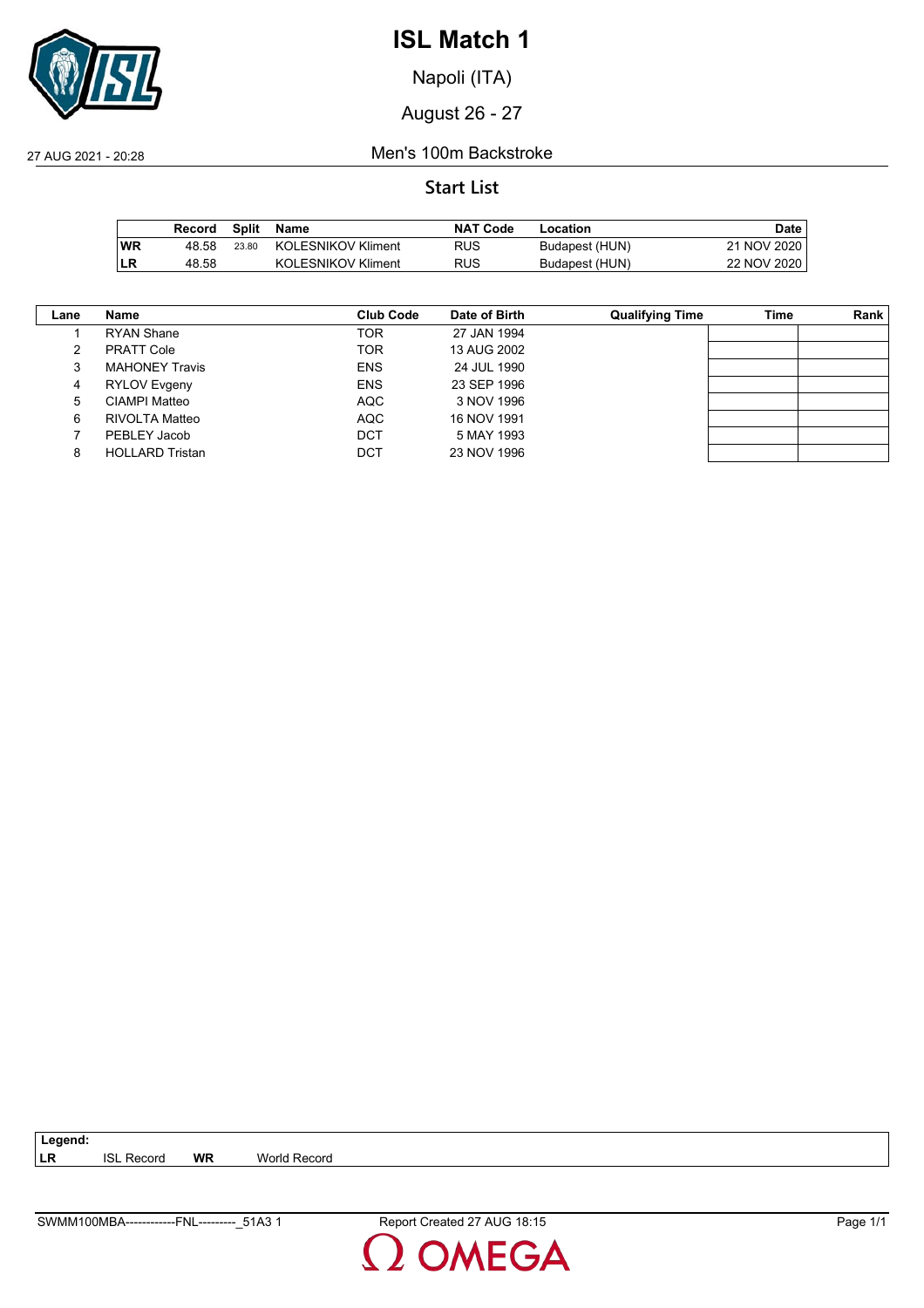

Napoli (ITA)

August 26 - 27

#### 27 AUG 2021 - 20:31 Women's 100m Individual Medley

**Start List** REVISED 27 AUG 19:35

|           | Record | Split | Name                  | <b>NAT Code</b> | Location       | <b>Date</b> |
|-----------|--------|-------|-----------------------|-----------------|----------------|-------------|
| <b>WR</b> | 56.51  | 25.97 | <b>HOSSZU Katinka</b> | HUN             | Berlin (GER)   | 7 AUG 2017  |
| ∣LR       | 57.30  |       | GASTALDELLO Bervl     | FRA             | Budapest (HUN) | 22 NOV 2020 |

| $\mathsf{Lane}$ | Name                   | Club Code  | Date of Birth | <b>Qualifying Time</b> | Time | Rank |
|-----------------|------------------------|------------|---------------|------------------------|------|------|
|                 | <b>HANSSON Louise</b>  | <b>TOR</b> | 24 NOV 1996   |                        |      |      |
| 2               | SANCHEZ Kayla          | <b>TOR</b> | 7 APR 2001    |                        |      |      |
| 3               | <b>GUNES Viktoriya</b> | <b>ENS</b> | 19 JUN 1998   |                        |      |      |
| 4               | SHKURDAI Anastasiya    | <b>ENS</b> | 3 JAN 2003    |                        |      |      |
| 5               | <b>KAMENEVA Marija</b> | AQC        | 27 MAY 1999   |                        |      |      |
| 6               | OMOTO Rika             | AQC        | 8 MAY 1997    |                        |      |      |
|                 | <b>ANDISON Bailey</b>  | DCT        | 13 NOV 1997   |                        |      |      |
| 8               | QUAH Ting Wen          | DCT        | 18 AUG 1992   |                        |      |      |

| Legend:        |                   |           |              |
|----------------|-------------------|-----------|--------------|
| <b>LR</b>      | <b>ISL Record</b> | <b>WR</b> | World Record |
|                |                   |           |              |
| <b>REVISED</b> |                   |           |              |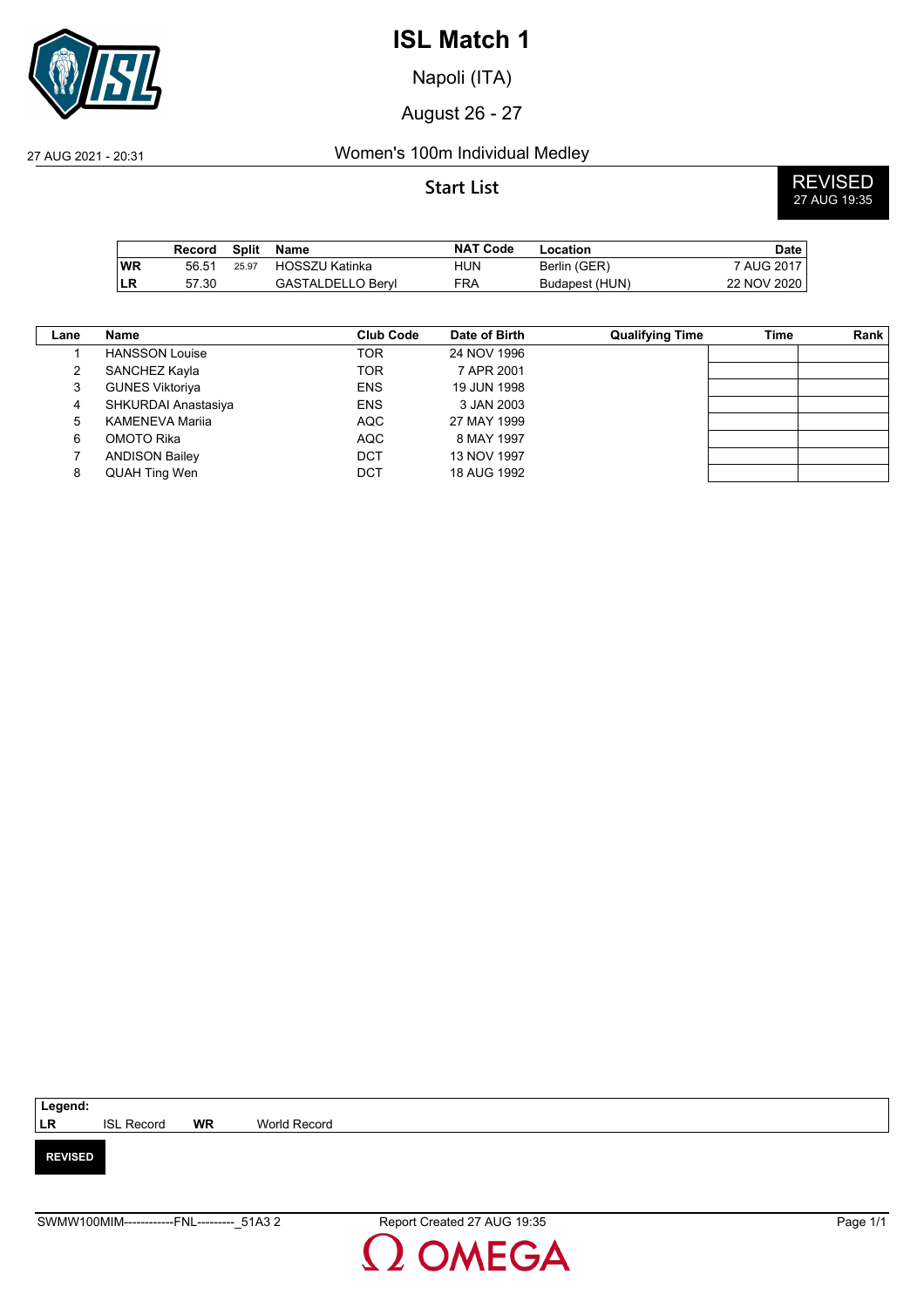

Napoli (ITA)

August 26 - 27

27 AUG 2021 - 20:35 Men's 100m Individual Medley

#### **Start List**

|           | Record | Split | Name                  | <b>NAT Code</b> | Location       | Date l      |
|-----------|--------|-------|-----------------------|-----------------|----------------|-------------|
| <b>WR</b> | 49.28  | 22.49 | <b>DRESSEL Caeleb</b> | JSA             | Budapest (HUN) | 22 NOV 2020 |
| ∣LR       | 49.28  |       | DRESSEL Caeleb        | JSA             | Budapest (HUN) | 22 NOV 2020 |

| Lane | Name                  | Club Code  | Date of Birth | <b>Qualifying Time</b> | Time | Rank |
|------|-----------------------|------------|---------------|------------------------|------|------|
|      | <b>KROON Luc</b>      | TOR        | 30 AUG 2001   |                        |      |      |
|      | <b>KNOX Finlay</b>    | <b>TOR</b> | 8 JAN 2001    |                        |      |      |
|      | <b>ZHILKIN Andrey</b> | <b>ENS</b> | 9 MAR 1995    |                        |      |      |
| 4    | <b>STUPIN Max</b>     | <b>ENS</b> | 11 MAY 2000   |                        |      |      |
| 5    | <b>CECCON Thomas</b>  | <b>AQC</b> | 27 JAN 2001   |                        |      |      |
| 6    | SCOZZOLI Fabio        | <b>AQC</b> | 3 AUG 1988    |                        |      |      |
|      | VAZAIOS Andreas       | <b>DCT</b> | 9 MAY 1994    |                        |      |      |
| 8    | LITHERLAND Jay        | <b>DCT</b> | 24 AUG 1995   |                        |      |      |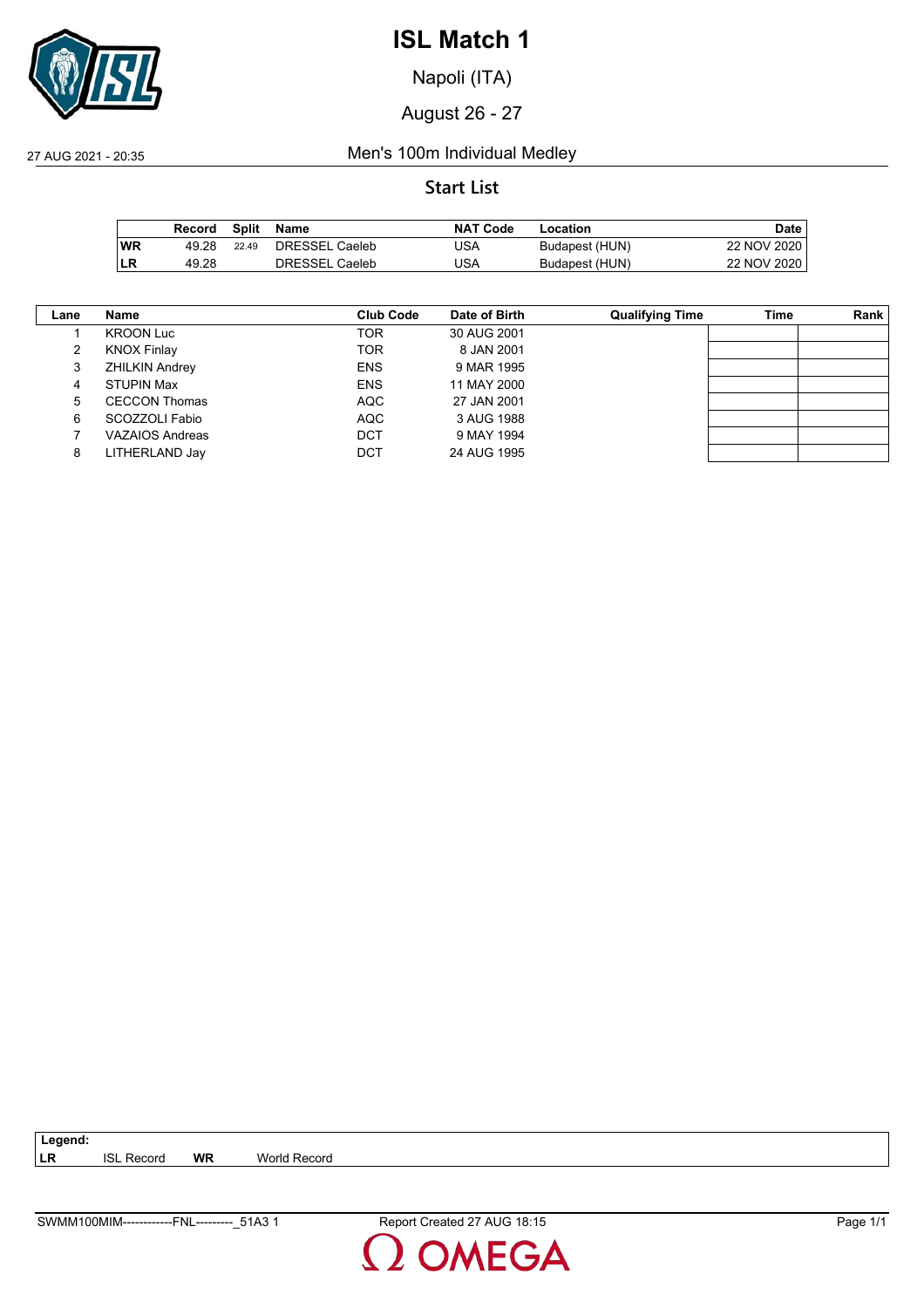

Napoli (ITA)

August 26 - 27

27 AUG 2021 - 20:43 Women's 100m Breaststroke

#### **Start List**

|           | Record  | Split | Name           | <b>NAT Code</b> | Location             | <b>Date</b> |
|-----------|---------|-------|----------------|-----------------|----------------------|-------------|
| <b>WR</b> | 1:02.36 | 29.56 | MEILUTYTE Ruta | LTU             | Moscow (RUS)         | 12 OCT 2013 |
| $=$ WR    | 1:02.36 | 29.46 | ATKINSON Alia  | JAM             | Doha (QAT)           | 6 DEC 2014  |
| $=WR$     | 1:02.36 | 29.33 | ATKINSON Alia  | JAM             | Paris-Chartres (FRA) | 26 AUG 2016 |
| <b>LR</b> | 1:02.50 |       | KING Lilly     | USA             | Budapest (HUN)       | 22 NOV 2020 |

| Lane | Name                      | <b>Club Code</b> | Date of Birth | <b>Qualifying Time</b> | Time | Rank |
|------|---------------------------|------------------|---------------|------------------------|------|------|
|      | <b>WOG Kelsey</b>         | TOR              | 19 SEP 1998   |                        |      |      |
| 2    | SZTANDERA Dominika        | TOR              | 19 JAN 1997   |                        |      |      |
| 3    | <b>VALL Jessica</b>       | <b>ENS</b>       | 22 NOV 1988   |                        |      |      |
| 4    | CHIKUNOVA Evgenia         | <b>ENS</b>       | 17 NOV 2004   |                        |      |      |
| 5    | CASTIGLIONI Arianna       | AQC              | 15 AUG 1997   |                        |      |      |
| 6    | CARRARO Martina           | AQC              | 21 JUN 1993   |                        |      |      |
|      | <b>BELONOGOFF Tatiana</b> | DCT              | 16 JUL 2001   |                        |      |      |
| 8    | TEMNIKOVA Maria           | DCT              | 17 NOV 1995   |                        |      |      |

**=** Equal record **LR** ISL Record **WR** World Record

**Legend:**

**MEGA**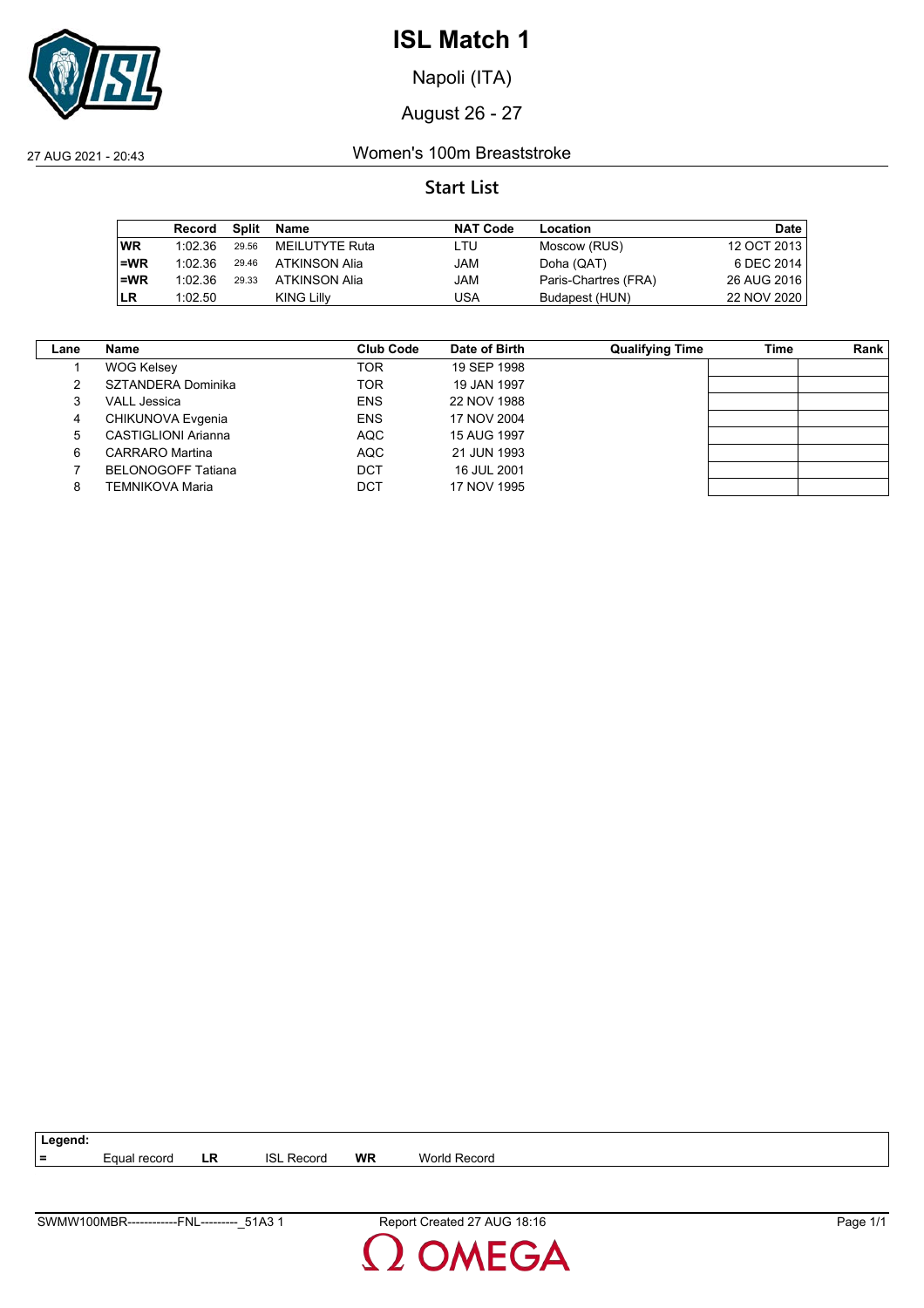

Napoli (ITA)

August 26 - 27

27 AUG 2021 - 20:46 Men's 100m Breaststroke

#### **Start List**

|     | Record | Split Name             | <b>NAT Code</b> | Location       | Date        |
|-----|--------|------------------------|-----------------|----------------|-------------|
| WR  | 55.34  | 25.88 SHYMANOVICH IIya | BLR             | Brest (BLR)    | 19 DEC 2020 |
| ∣LR | 55.41  | <b>PEATY Adam</b>      | GBR             | Budapest (HUN) | 22 NOV 2020 |

| Lane | Name                       | <b>Club Code</b> | Date of Birth | <b>Qualifying Time</b> | Time | <b>Rank</b> |
|------|----------------------------|------------------|---------------|------------------------|------|-------------|
|      | McKEE Anton                | TOR              | 18 DEC 1993   |                        |      |             |
|      | SCHWINGENSCHLOGL Fabian    | TOR              | 15 AUG 1991   |                        |      |             |
| 3    | LIMA Felipe                | <b>ENS</b>       | 5 APR 1985    |                        |      |             |
| 4    | <b>SWANSON Charlie</b>     | <b>ENS</b>       | 20 FEB 1998   |                        |      |             |
| 5    | <b>MARTINENGHI Nicolo</b>  | <b>AQC</b>       | 1 AUG 1999    |                        |      |             |
| 6    | <b>KAMMINGA Arno</b>       | <b>AQC</b>       | 22 OCT 1995   |                        |      |             |
|      | <b>FRANCA SILVA Felipe</b> | <b>DCT</b>       | 14 MAY 1987   |                        |      |             |
| 8    | COPE Tommy                 | DCT              | 1 NOV 1997    |                        |      |             |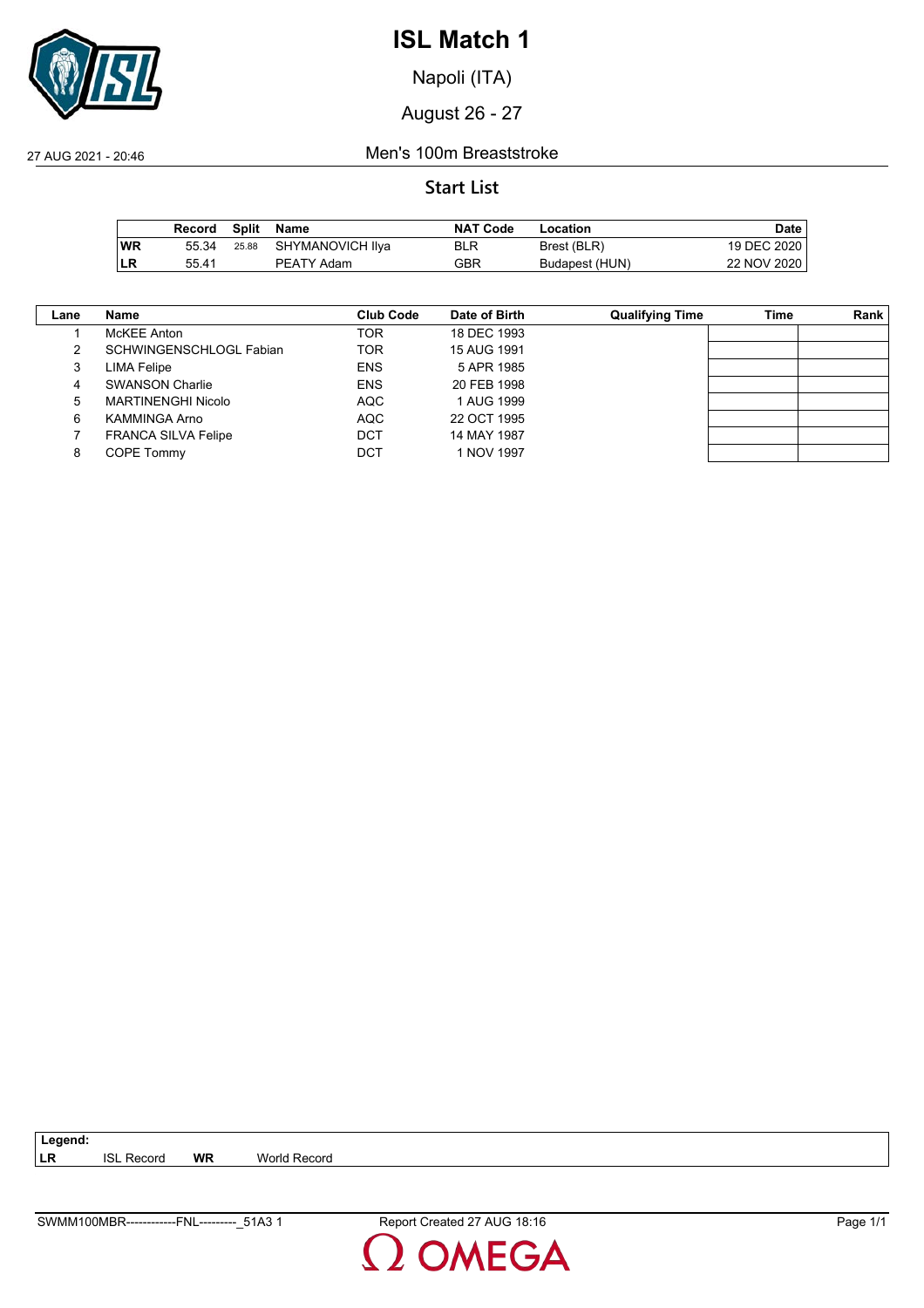

Napoli (ITA)

August 26 - 27

27 AUG 2021 - 20:52 Women's 50m Butterfly

**Start List** REVISED 27 AUG 19:37

|      | Record Name |                           | <b>NAT Code</b> | Location        | Date         |
|------|-------------|---------------------------|-----------------|-----------------|--------------|
| l WR |             | 24.38 ALSHAMMAR Therese   | SWE             | Singapore (SGP) | 22 NOV 2009  |
| ILR  |             | 24.59 KROMOWIDJOJO Ranomi | <b>NED</b>      | Budapest (HUN)  | 6 NOV 2020 l |

| Lane | Name                  | <b>Club Code</b> | Date of Birth | <b>Qualifying Time</b> | Time | Rank |
|------|-----------------------|------------------|---------------|------------------------|------|------|
|      | WASICK Kasia          | <b>TOR</b>       | 22 MAR 1992   |                        |      |      |
| 2    | <b>HANSSON Louise</b> | <b>TOR</b>       | 24 NOV 1996   |                        |      |      |
| 3    | <b>BANIC Madeline</b> | <b>ENS</b>       | 15 APR 1997   |                        |      |      |
| 4    | SJOSTROM Sarah        | <b>ENS</b>       | 17 AUG 1993   |                        |      |      |
| 5    | di PIETRO Silvia      | AQC              | 6 APR 1993    |                        |      |      |
| 6    | <b>BARRATT Holly</b>  | <b>AQC</b>       | 1 JAN 1988    |                        |      |      |
|      | QUAH Ting Wen         | DCT              | 18 AUG 1992   |                        |      |      |
| 8    | <b>MACK Linnea</b>    | DCT              | 27 NOV 1995   |                        |      |      |

| Legend:        |                   |           |              |
|----------------|-------------------|-----------|--------------|
| <b>LR</b>      | <b>ISL Record</b> | <b>WR</b> | World Record |
|                |                   |           |              |
| <b>REVISED</b> |                   |           |              |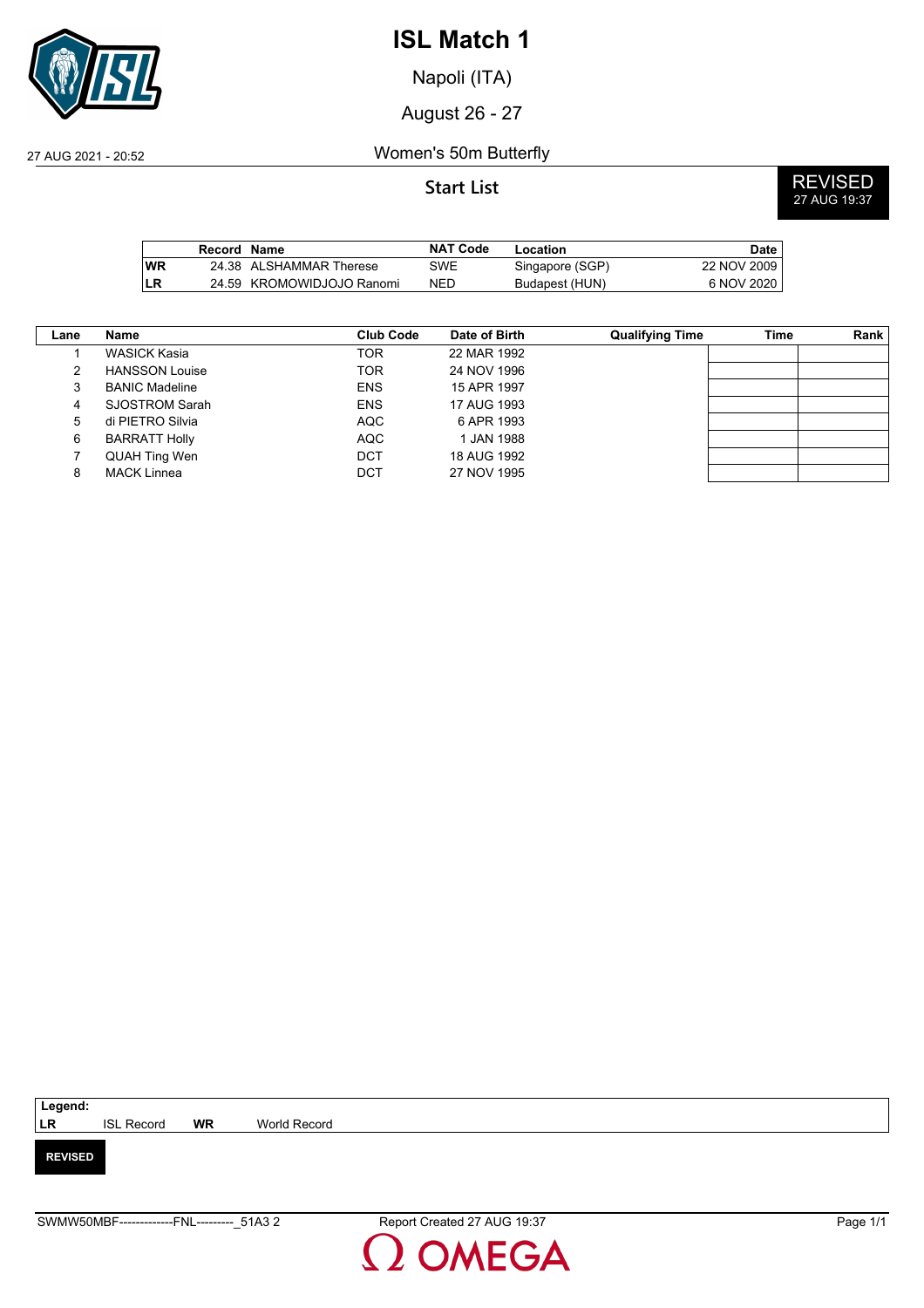

Napoli (ITA)

August 26 - 27

27 AUG 2021 - 20:55 Men's 50m Butterfly

### **Start List**

|            | Record Name |                       | <b>NAT Code</b> | Location       | Date        |
|------------|-------------|-----------------------|-----------------|----------------|-------------|
| <b>IWR</b> |             | 21.75 SANTOS Nicholas | <b>BRA</b>      | Budapest (HUN) | 6 OCT 2018  |
| LR         |             | 21.78 SANTOS Nicholas | <b>BRA</b>      | Budapest (HUN) | 10 NOV 2020 |

| Lane | Name                  | <b>Club Code</b> | Date of Birth | <b>Qualifying Time</b> | Time | Rank |
|------|-----------------------|------------------|---------------|------------------------|------|------|
|      | <b>KUSCH Marius</b>   | TOR              | 5 MAY 1993    |                        |      |      |
|      | PEKARSKI Grigori      | <b>TOR</b>       | 8 JAN 1998    |                        |      |      |
| 3    | <b>ZHILKIN Andrey</b> | <b>ENS</b>       | 9 MAR 1995    |                        |      |      |
| 4    | le CLOS Chad          | <b>ENS</b>       | 12 APR 1992   |                        |      |      |
| 5    | SZABO Szebasztian     | <b>AQC</b>       | 11 MAR 1996   |                        |      |      |
| 6    | RIVOLTA Matteo        | <b>AQC</b>       | 16 NOV 1991   |                        |      |      |
|      | VAZAIOS Andreas       | <b>DCT</b>       | 9 MAY 1994    |                        |      |      |
| 8    | <b>HOFFER Ryan</b>    | DCT              | 9 JUL 1998    |                        |      |      |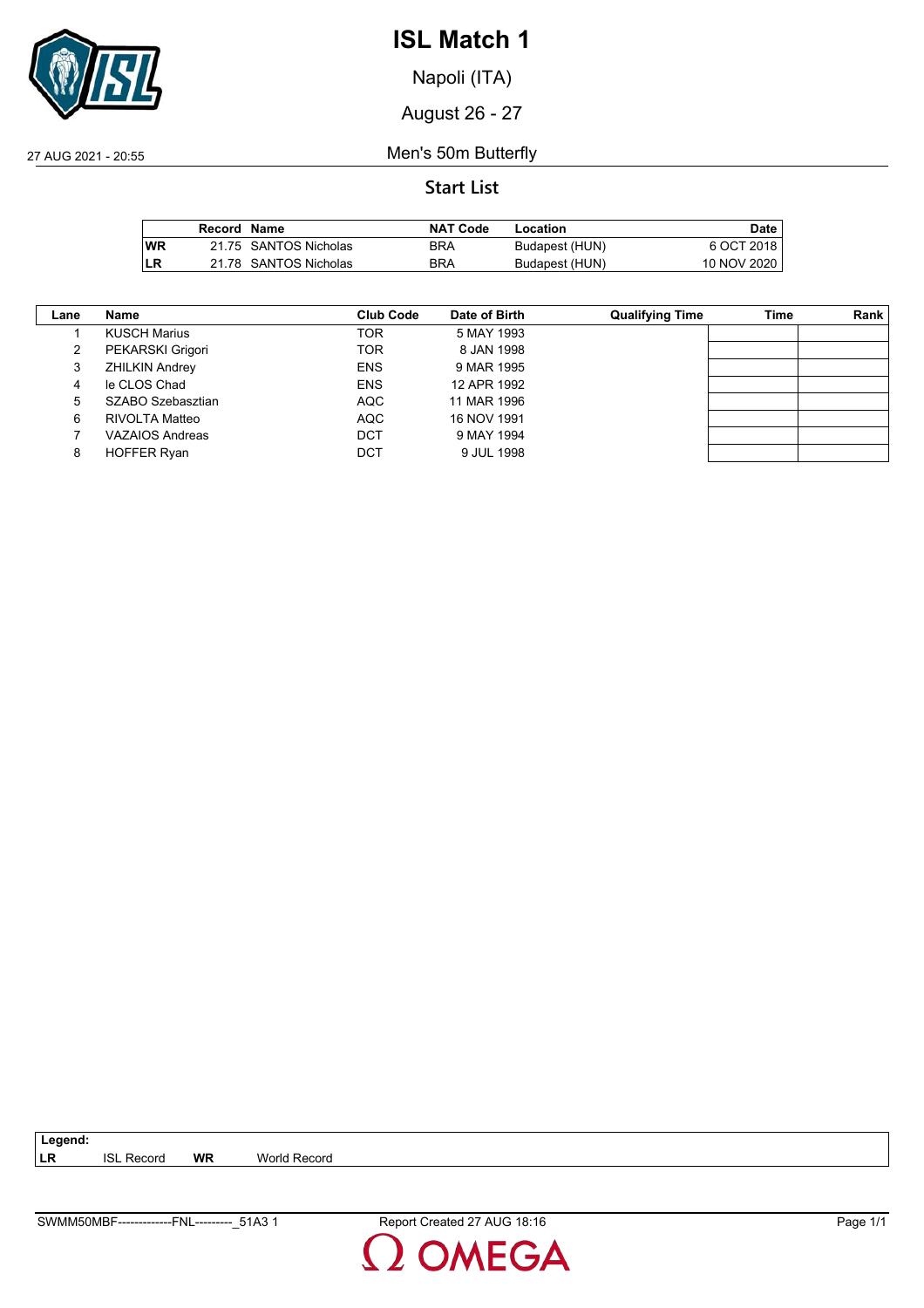

Napoli (ITA)

August 26 - 27

27 AUG 2021 - 21:00 Women's 200m Freestyle

### **Start List**

|     | Record  |       | <b>Splits</b> |         | Name                   | <b>NAT Code</b> | -ocation        | Date        |
|-----|---------|-------|---------------|---------|------------------------|-----------------|-----------------|-------------|
| ∣WR | 1:50.43 | 25.99 | 54.45         | 1:22.61 | SJOSTROM Sarah         | SWE             | Eindhoven (NED) | 12 AUG 2017 |
| LR  | 1:51.11 |       |               |         | <b>HAUGHEY Siobhan</b> | HKG             | Budapest (HUN)  | 22 NOV 2020 |

| Lane | Name                       | <b>Club Code</b> | Date of Birth | <b>Qualifying Time</b> | Time | Rank |
|------|----------------------------|------------------|---------------|------------------------|------|------|
|      | <b>HASSLER Julia</b>       | TOR              | 27 FEB 1993   |                        |      |      |
|      | SANCHEZ Kayla              | TOR              | 7 APR 2001    |                        |      |      |
| 3    | <b>HARVEY Mary-Sophie</b>  | <b>ENS</b>       | 11 AUG 1999   |                        |      |      |
| 4    | <b>HAUGHEY Siobhan</b>     | <b>ENS</b>       | 31 OCT 1997   |                        |      |      |
| 5    | <b>PELLEGRINI Federica</b> | AQC              | 5 AUG 1988    |                        |      |      |
| 6    | <b>HIBBOTT Holly</b>       | <b>AQC</b>       | 13 DEC 1999   |                        |      |      |
|      | <b>NEALE Leah</b>          | <b>DCT</b>       | 1 AUG 1995    |                        |      |      |
| 8    | EVANS Joanna               | DCT              | 25 JUL 1997   |                        |      |      |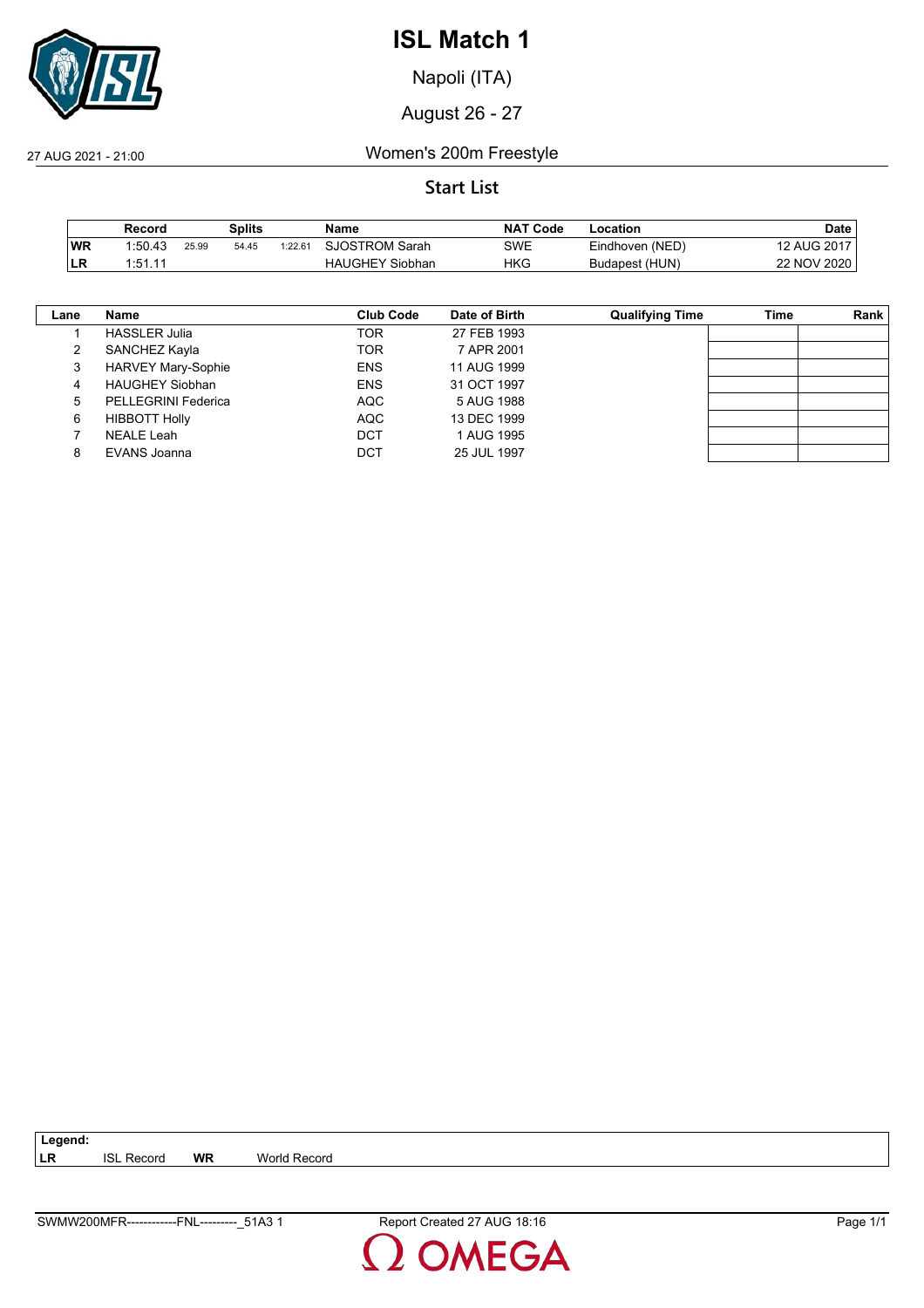

Napoli (ITA)

August 26 - 27

27 AUG 2021 - 21:05 Men's 200m Freestyle

### **Start List**

|     | Record  |       | Splits |         | Name                   | <b>NAT Code</b> | -ocation       | Date        |
|-----|---------|-------|--------|---------|------------------------|-----------------|----------------|-------------|
| ∣WR | 1:39.37 | 23.79 | 49.29  | 1:14.72 | <b>BIEDERMANN Paul</b> | GER             | Berlin (GER)   | 15 NOV 2009 |
| LR  | 1:40.25 |       |        |         | <sup>-</sup> Duncan    | GBR             | Budapest (HUN) | 22 NOV 2020 |

| Lane | Name                 | Club Code  | Date of Birth | <b>Qualifying Time</b> | Time | Rank |
|------|----------------------|------------|---------------|------------------------|------|------|
|      | <b>PIERONI Blake</b> | <b>TOR</b> | 15 NOV 1995   |                        |      |      |
| 2    | <b>KROON Luc</b>     | <b>TOR</b> | 30 AUG 2001   |                        |      |      |
| 3    | <b>ZIRK Kregor</b>   | <b>ENS</b> | 3 JUL 1999    |                        |      |      |
| 4    | de TULLIO Marco      | <b>ENS</b> | 21 SEP 2000   |                        |      |      |
| 5    | <b>BALLO Stefano</b> | <b>AQC</b> | 18 FEB 1993   |                        |      |      |
| 6    | CIAMPI Matteo        | <b>AQC</b> | 3 NOV 1996    |                        |      |      |
|      | <b>GROTHE Zane</b>   | DCT        | 22 APR 1992   |                        |      |      |
| 8    | APPLE Zach           | DCT        | 23 APR 1997   |                        |      |      |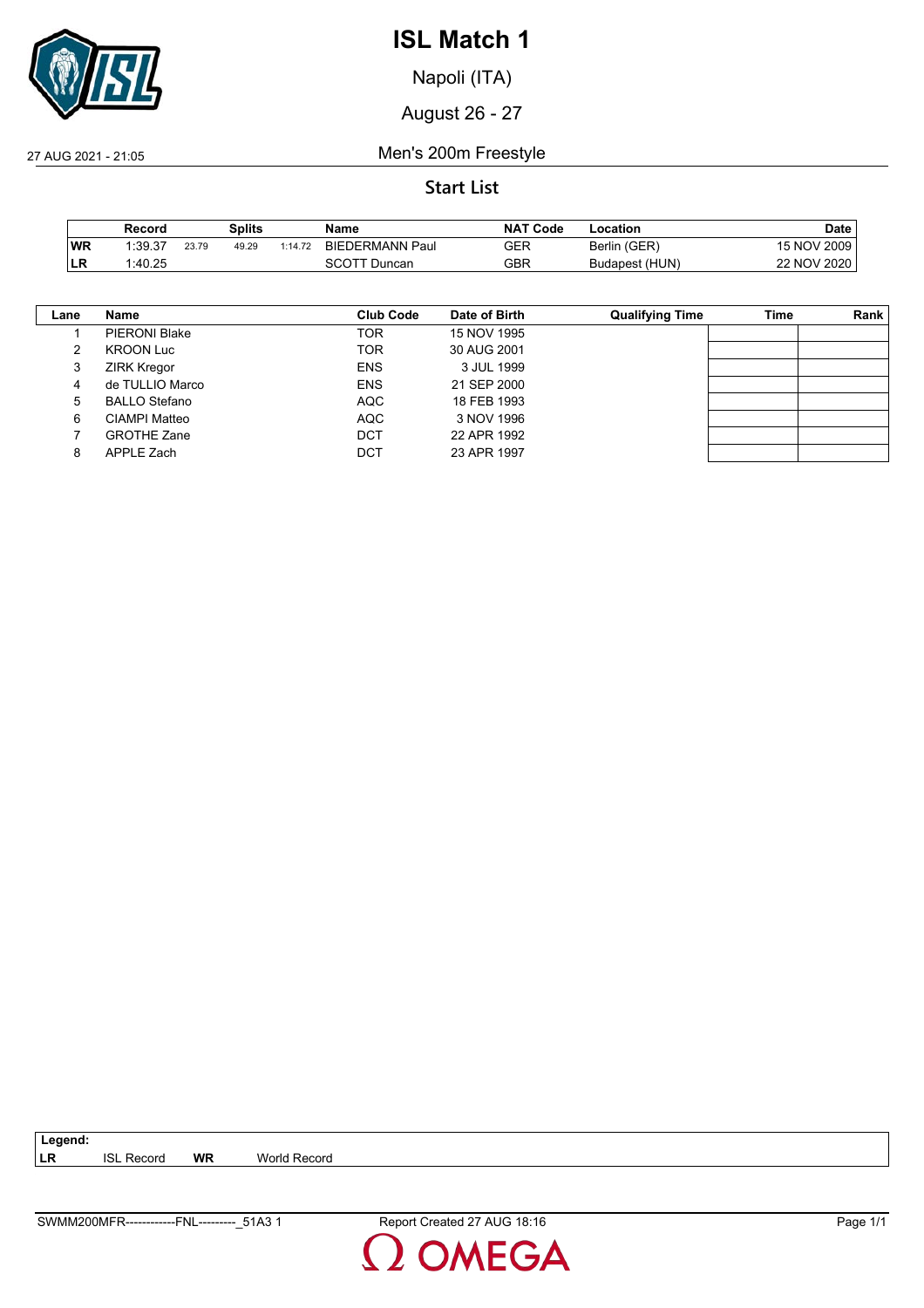

Napoli (ITA)

August 26 - 27

#### 27 AUG 2021 - 21:09 Mixed 4x100m Medley Relay



| Lane           | Club                         | <b>Name</b>                | Gender | Date of Birth | Qualifying<br><b>Time</b> | <b>Time</b> | Rank |
|----------------|------------------------------|----------------------------|--------|---------------|---------------------------|-------------|------|
| 1              | <b>TOR - Toronto Titans</b>  | <b>MASSE Kylie</b>         | F      | 18 JAN 1996   |                           |             |      |
|                |                              | <b>McKEE Anton</b>         | M      | 18 DEC 1993   |                           |             |      |
|                |                              | <b>KNOX Finlay</b>         | M      | 8 JAN 2001    |                           |             |      |
|                |                              | <b>APOSTALON Anika</b>     | F      | 9 FEB 1995    |                           |             |      |
| $^{2}$         | <b>TOR - Toronto Titans</b>  | <b>RYAN Shane</b>          | M      | 27 JAN 1994   |                           |             |      |
|                |                              | SCHWINGENSCHLOGL Fabian    | M      | 15 AUG 1991   |                           |             |      |
|                |                              | <b>HANSSON Louise</b>      | F      | 24 NOV 1996   |                           |             |      |
|                |                              | <b>COLEMAN Michelle</b>    | F      | 31 OCT 1993   |                           |             |      |
| 3              | ENS - Energy Standard        | <b>RYLOV Evgeny</b>        | M      | 23 SEP 1996   |                           |             |      |
|                |                              | CHIKUNOVA Evgenia          | F      | 17 NOV 2004   |                           |             |      |
|                |                              | <b>ZHILKIN Andrey</b>      | М      | 9 MAR 1995    |                           |             |      |
|                |                              | <b>TEIJONSALO Fanny</b>    | F      | 6 FEB 1996    |                           |             |      |
| 4              | <b>ENS - Energy Standard</b> | <b>KOLESNIKOV Kliment</b>  | М      | 9 JUL 2000    |                           |             |      |
|                |                              | PILATO Benedetta           | F      | 18 JAN 2005   |                           |             |      |
|                |                              | <b>BARRETT Adam</b>        | М      | 30 JUL 1992   |                           |             |      |
|                |                              | SEGEL Janja                | F      | 17 JUN 2001   |                           |             |      |
| 5.             | AQC - Aqua Centurions        | <b>CECCON Thomas</b>       | M      | 27 JAN 2001   |                           |             |      |
|                |                              | <b>MARTINENGHI Nicolo</b>  | М      | 1 AUG 1999    |                           |             |      |
|                |                              | di LIDDO Elena             | F      | 8 SEP 1993    |                           |             |      |
|                |                              | <b>PELLEGRINI Federica</b> | F      | 5 AUG 1988    |                           |             |      |
| 6              | AQC - Aqua Centurions        | de DEUS Leonardo           | М      | 18 JAN 1991   |                           |             |      |
|                |                              | <b>CASTIGLIONI Arianna</b> | F      | 15 AUG 1997   |                           |             |      |
|                |                              | <b>RIVOLTA Matteo</b>      | М      | 16 NOV 1991   |                           |             |      |
|                |                              | MUNOZ del CAMPO Lidon      | F      | 3 DEC 1995    |                           |             |      |
| $\overline{7}$ | DCT - DC Trident             | PEBLEY Jacob               | M      | 5 MAY 1993    |                           |             |      |
|                |                              | <b>BELONOGOFF Tatiana</b>  | F      | 16 JUL 2001   |                           |             |      |
|                |                              | <b>MURPHY Camden</b>       | М      | 6 APR 1999    |                           |             |      |
|                |                              | <b>BRUHN Annika</b>        | F      | 5 OCT 1992    |                           |             |      |
| 8              | DCT - DC Trident             | <b>DELOOF Ali</b>          | F      | 14 AUG 1994   |                           |             |      |
|                |                              | <b>FRANCA SILVA Felipe</b> | М      | 14 MAY 1987   |                           |             |      |
|                |                              | <b>HARTING Zach</b>        | M      | 27 AUG 1997   |                           |             |      |
|                |                              | <b>HINDLEY Isabella</b>    | F      | 1 OCT 1996    |                           |             |      |

| Legend:                       |        |   |      |  |
|-------------------------------|--------|---|------|--|
| <b>Contract Contract</b><br>F | Female | M | Male |  |
|                               |        |   |      |  |
| <b>REVISED</b>                |        |   |      |  |
|                               |        |   |      |  |
|                               |        |   |      |  |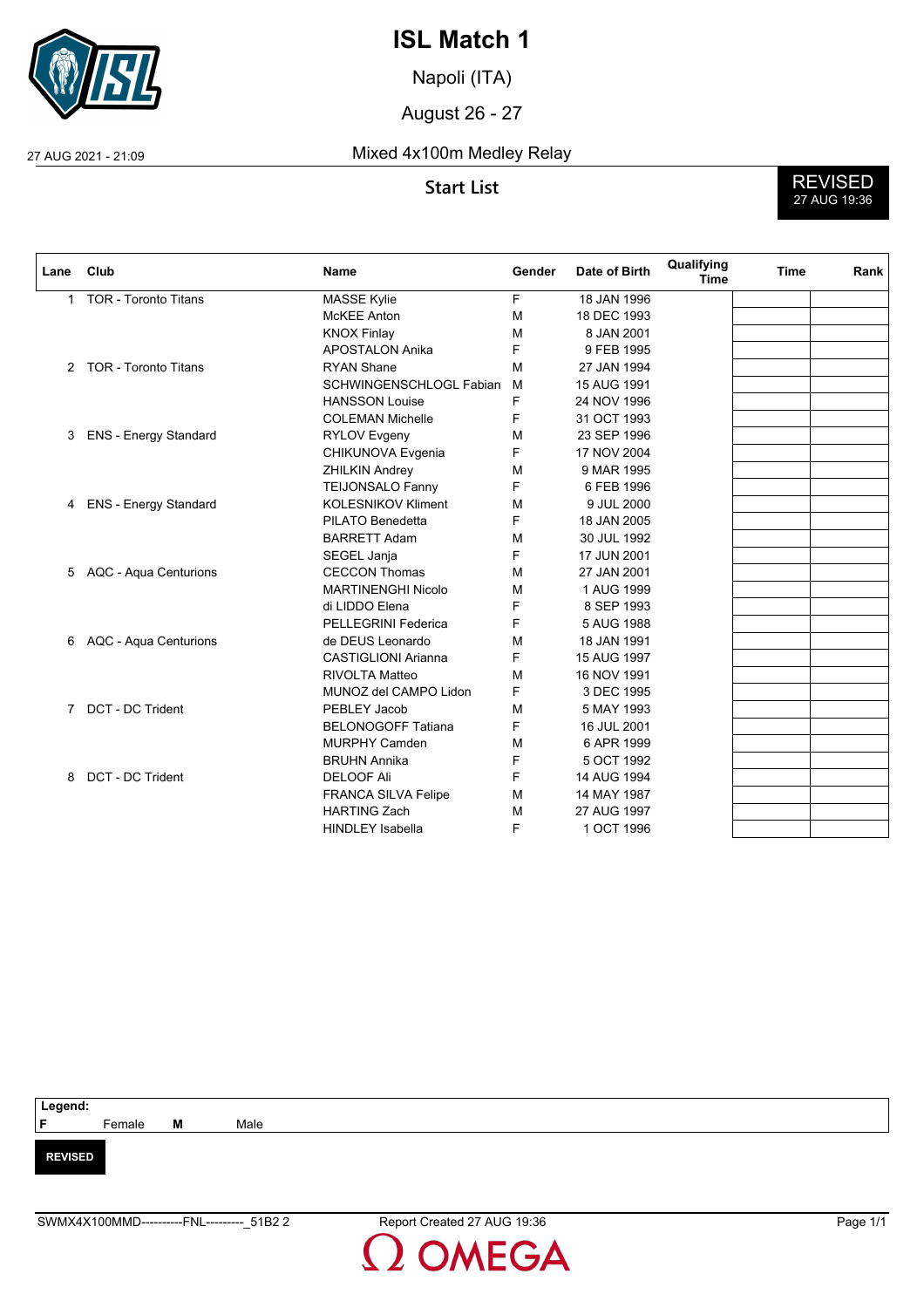

Napoli (ITA)

August 26 - 27

#### 27 AUG 2021 - 21:21 Women's 400m Individual Medley

#### **Start List**

|           | Record  |       | Splits  |         | Name                        | NAT<br><b>Code</b> | Location        | Date        |
|-----------|---------|-------|---------|---------|-----------------------------|--------------------|-----------------|-------------|
| <b>WR</b> | 4:18.94 | 59.38 | 2:06.46 | 3:19.24 | ∟MONTE Mireia<br><b>BEI</b> | ESP                | Eindhoven (NED) | 12 AUG 2017 |
| ILR.      | 4:23.25 |       |         |         | OHASHI Yui                  | <b>JPN</b>         | Budapest (HUN)  | 15 NOV 2020 |

| Lane | Name                    | <b>Club Code</b> | Date of Birth | <b>Qualifying Time</b> | Time | <b>Rank</b> |
|------|-------------------------|------------------|---------------|------------------------|------|-------------|
|      | CIEPLUCHA Tessa         | <b>TOR</b>       | 24 SEP 1998   |                        |      |             |
|      | McINTOSH Summer         | <b>TOR</b>       | 18 AUG 2006   |                        |      |             |
|      | ROSENDAHL BACH Helena   | <b>ENS</b>       | 12 JUN 2000   |                        |      |             |
| 4    | <b>GUNES Viktoriya</b>  | <b>ENS</b>       | 19 JUN 1998   |                        |      |             |
| 5    | <b>LESAFFRE Fantine</b> | AQC              | 10 NOV 1994   |                        |      |             |
| 6    | <b>POLIERI Alessia</b>  | <b>AQC</b>       | 21 OCT 1994   |                        |      |             |
|      | <b>ANDISON Bailey</b>   | <b>DCT</b>       | 13 NOV 1997   |                        |      |             |
| 8    | JAKABOS Zsuzsanna       | DCT              | 3 APR 1989    |                        |      |             |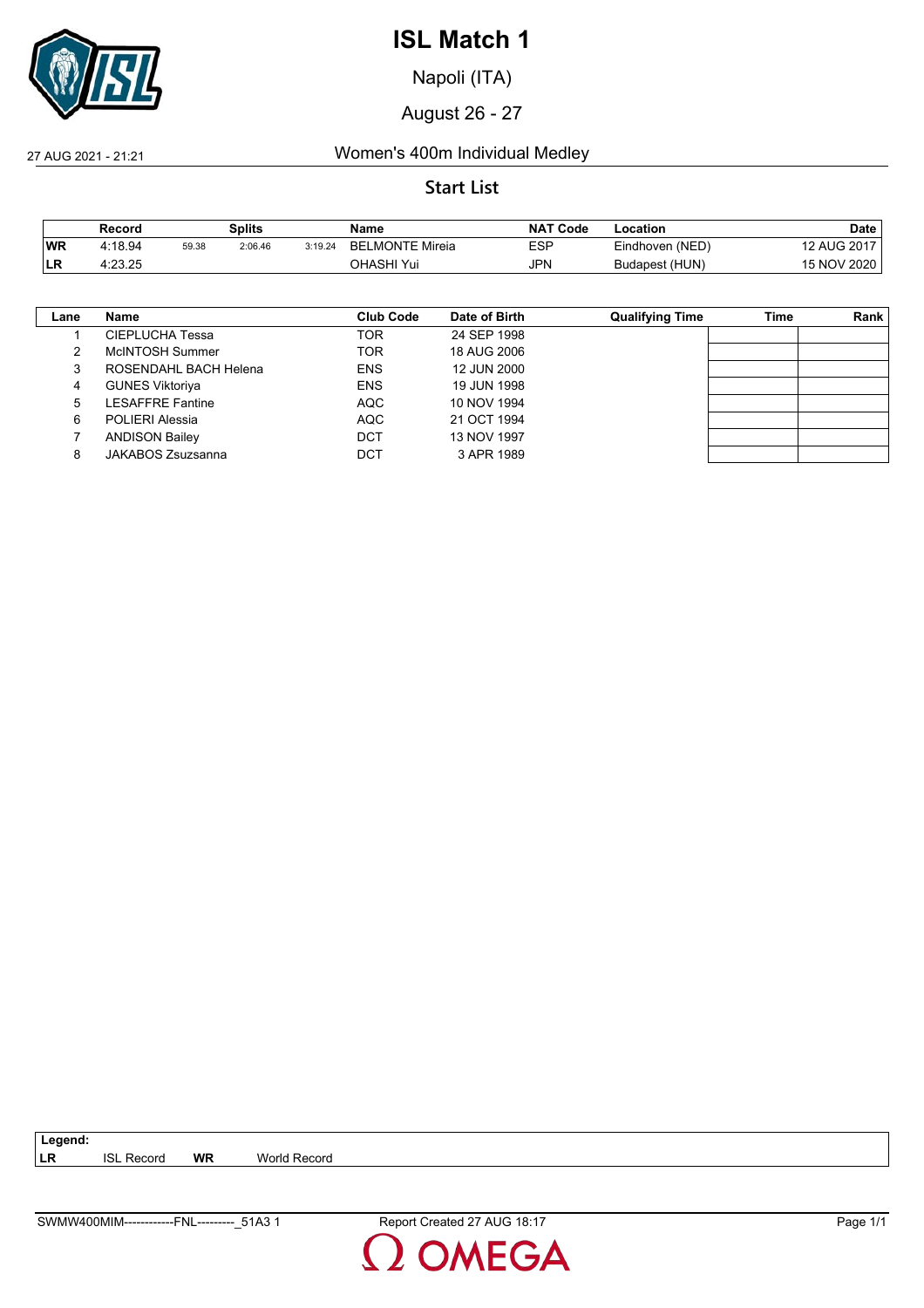

Napoli (ITA)

August 26 - 27

#### 27 AUG 2021 - 21:28 Men's 400m Individual Medley

#### **Start List**

|            | Record  |       | Splits  |         | Name              | <b>NAT Code</b> | Location        | Date        |
|------------|---------|-------|---------|---------|-------------------|-----------------|-----------------|-------------|
| <b>WR</b>  | 3:54.81 | 52.35 | 1:51.40 | 2:57.90 | SETO Daiva        | JPN             | Las Vegas (USA) | 20 DEC 2019 |
| <b>ILR</b> | 3:54.81 |       |         |         | <b>SETO Daiva</b> | JPN             | Las Vegas (USA) | 21 DEC 2019 |

| Lane | Name                   | <b>Club Code</b> | Date of Birth | <b>Qualifying Time</b> | Time | Rank |
|------|------------------------|------------------|---------------|------------------------|------|------|
|      | RAZZETTI Alberto       | TOR              | 2 JUN 1999    |                        |      |      |
|      | LITCHFIELD Max         | <b>TOR</b>       | 4 MAR 1995    |                        |      |      |
| 3    | <b>STUPIN Max</b>      | <b>ENS</b>       | 11 MAY 2000   |                        |      |      |
| 4    | <b>SWANSON Charlie</b> | <b>ENS</b>       | 20 FEB 1998   |                        |      |      |
| 5    | <b>KALISZ Chase</b>    | AQC              | 7 MAR 1994    |                        |      |      |
| 6    | <b>BORODIN Ilia</b>    | <b>AQC</b>       | 14 FEB 2003   |                        |      |      |
|      | LITHERLAND Jay         | <b>DCT</b>       | 24 AUG 1995   |                        |      |      |
| 8    | <b>COPE Tommy</b>      | <b>DCT</b>       | 1 NOV 1997    |                        |      |      |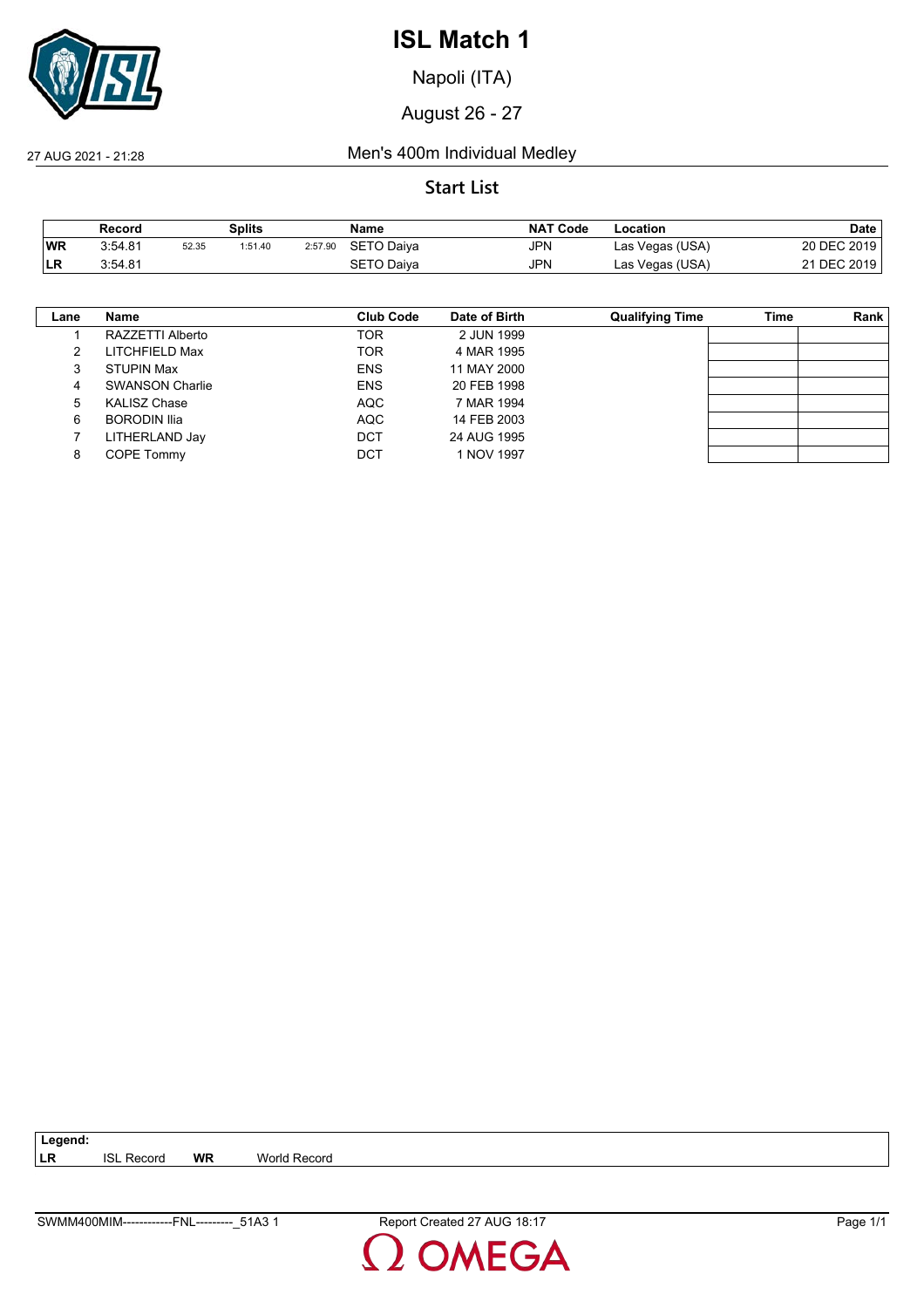

Napoli (ITA)

August 26 - 27

27 AUG 2021 - 21:37 Women's 50m Freestyle Skins

#### **Start List**

|           | Record Name |                           | <b>NAT Code</b> | Location       | Date        |
|-----------|-------------|---------------------------|-----------------|----------------|-------------|
| <b>WR</b> |             | 22.93 KROMOWIDJOJO Ranomi | NED             | Berlin (GER)   | 7 AUG 2017  |
| <b>LR</b> |             | 23.29 KROMOWIDJOJO Ranomi | NED             | Budapest (HUN) | 26 OCT 2019 |

#### **Round 1**

| Lane | Name                   | Club Code  | Date of Birth | <b>Qualifying Time</b> | Time | Rank |
|------|------------------------|------------|---------------|------------------------|------|------|
|      | <b>WASICK Kasia</b>    | TOR        | 22 MAR 1992   |                        |      |      |
|      | SANCHEZ Kayla          | TOR        | 7 APR 2001    |                        |      |      |
| 3    | <b>HAUGHEY Siobhan</b> | <b>ENS</b> | 31 OCT 1997   |                        |      |      |
| 4    | <b>SJOSTROM Sarah</b>  | <b>ENS</b> | 17 AUG 1993   |                        |      |      |
| 5    | <b>KAMENEVA Marija</b> | AQC        | 27 MAY 1999   |                        |      |      |
| 6    | di PIETRO Silvia       | AQC        | 6 APR 1993    |                        |      |      |
|      | <b>HOPKIN Anna</b>     | <b>DCT</b> | 24 APR 1996   |                        |      |      |
| 8    | <b>MACK Linnea</b>     | DCT        | 27 NOV 1995   |                        |      |      |